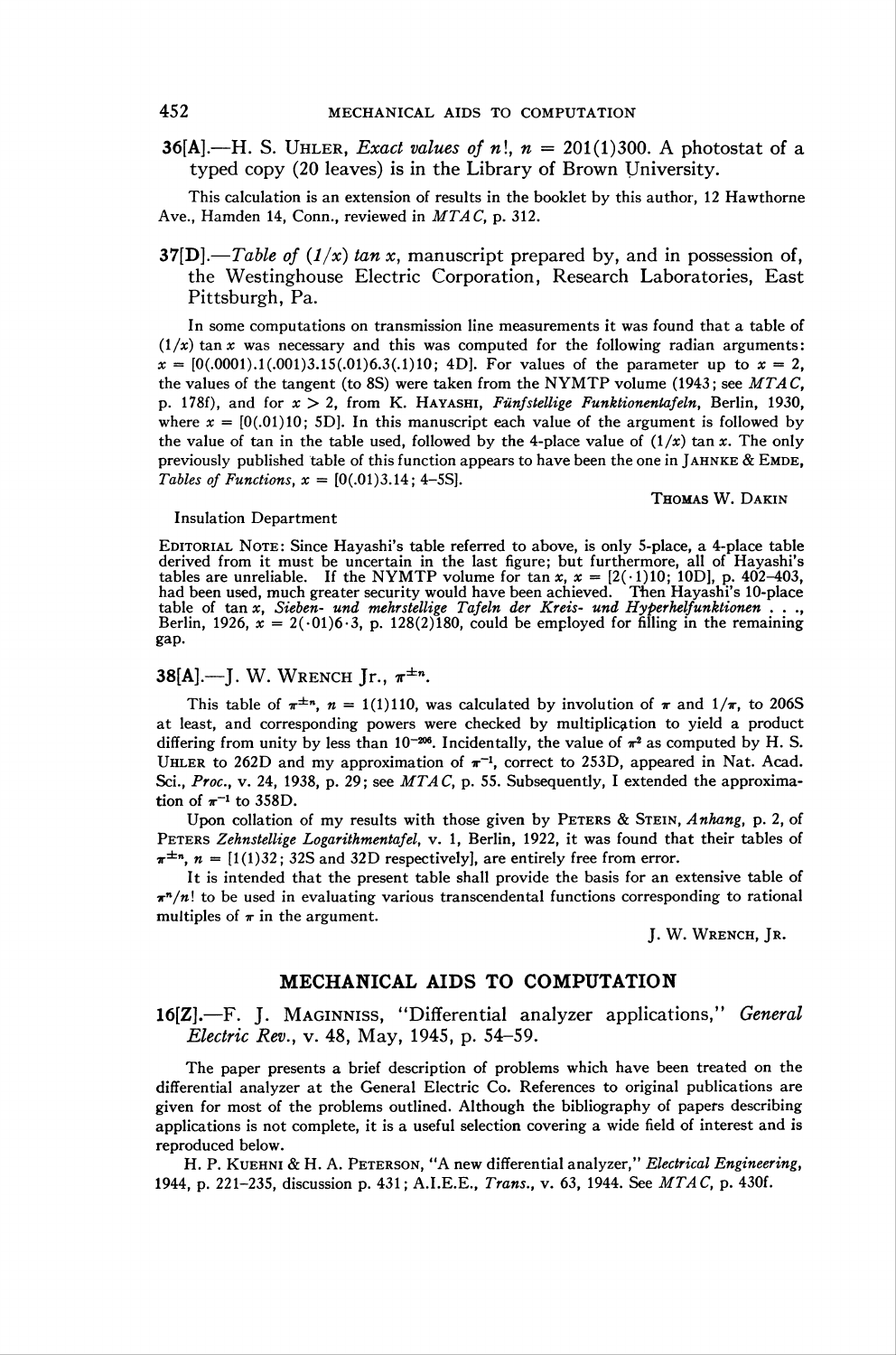V. Bush, "The differential analyzer: a new machine for solving differential equations," Franklin Institute /., v. 212, 1931, p. 447-488.

IRVEN TRAVIS, "Differential analyzer eliminates brain fag," Machine Design, July, 1935, p. 15-18.

HANS KRAFT & CHARLES G. DIBBLE, "Some two-dimensional adiabatic compressible flow patterns," J. Aeronautical Sci., v. 11, 1944, p. 283-298.

F. J. MAGINNISS & N. R. SCHULTZ, "Transient performance of induction motors," A.I.E.E., Trans., v. 63, 1944, p. 641-646, discussion p. 1458.

E. G. Keller, "An analytical theory of landing-shock effects on an airplane considered as an elastic body," J. Appl. Mech., v. 11, Dec. 1944, p. A219-228; A.S.M.E., Trans., v. 66.

C. CONCORDIA, "Network- and differential-analyzer solution of torsional-oscillation problems involving nonlinear springs," J. Appl. Mech., v. 12, Mar. 1945, p. A43-47; A.S.M.E., Trans., v. 67.

C. CONCORDIA and F. J. MAGINNISS, "Inherent errors in the determination of synchronous-machine reactances by test," Electrical Engineering, 1945, p. 288-294, A.I.E.E., Trans., v. 64.

I. H. Summers & J. B. McClure, "Progress in the study of system stability," A.I.E.E., Trans., v. 49, 1930, p. 132-158, discussion p. 159-161.

F. W. Sears, "A study of electron orbits in the Barkhausen-Kurz effect," Franklin Institute, J., v. 209, 1930, p. 459.

V. Bush & S. H. CALDWELL, "Thomas-Fermi equation solution by the differential analyzer," Phys. Rev., v. 38, 1931, p. 1898-1902.

D. R. HARTREE, "Approximate wave functions and atomic field for mercury," Phys. Rev., v. 46, 1934, p. 738-743.

D. R. SHOULTS, S. B. CRARY & A. H. LAUDER, "Pull-in characteristics of synchronous motors," Electrical Engineering, 1935, p. 1385-1395; A.I.E.E., Trans., v. 54.

F. M. GAGER & J. B. RUSSELL, Jr., "A quantitative study of the dynatron," Inst. Radio Eng., Proc, v. 23, 1935, p. 1536-1566.

M. F. Manning & J. Millman, "Self-consistent field for tungsten," Phys. Rev., v. 49, 1936, p. 848-853.

J. G. BRAINERD & C. N. WEYGANDT, "Unsymmetrical self-excited oscillations in certain simple nonlinear systems," I.R.E., Proc., v. 24, 1936, p. 914-922.

G. Lemaitre & M. S. Vallarta, "On the allowed cone of cosmic radiation," Phys. Rev., v. 50, 1936, p. 493-504.

D. R. Hartree & J. R. Womersley, "A method for the numerical or mechanical solution of certain types of partial differential equations," R. So. London, Proc, v. 161A, 1937, p. 353-366.

J. W. Butler & C. Concordia, "Analysis of series capacitor application problems," Electrical Engineering, 1937, p. 975-988; A.I.E.E., Trans., v. 56.

HANS RODER, "Effect of tuned circuits upon a frequency-modulated signal," I.R.E., Proc., v. 25, 1937, p. 1617-1647.

D. M. Meyers, D. R. Hartree, & A. Porter, "The effect of space-charge on the secondary current in a triode," R. So. London, Proc., v. 158A, 1937, p. 23-37.

D. R. Hartree, "On an equation occurring in Falkner and Skan's approximate treatment of the equations of the boundary layer," Cambridge Phil. So., Proc., v. 33, 1937, p. 223-238.

EDITH CLARKE, C. N. WEYGANDT, & C. CONCORDIA, "Overvoltages caused by unbalanced short circuits; effect of amortisseur windings," Electrical Engineering, 1938, p. 453—166, discussion p. 468; A.I.E.E., Trans., v. 57.

D. R. Hartree & A. Porter, "The application of the differential analyzer to transients on a distortionless transmission line," I.E.E., J., v. 83, 1938, p. 648-656.

C. Copple, D. R. Hartree, A. Porter & H. Tyson, "The evaluation of transient temperature distributions in a dielectric in an alternating field," I.E.E.,  $J.$ , v. 85, 1939, p. 56-66.